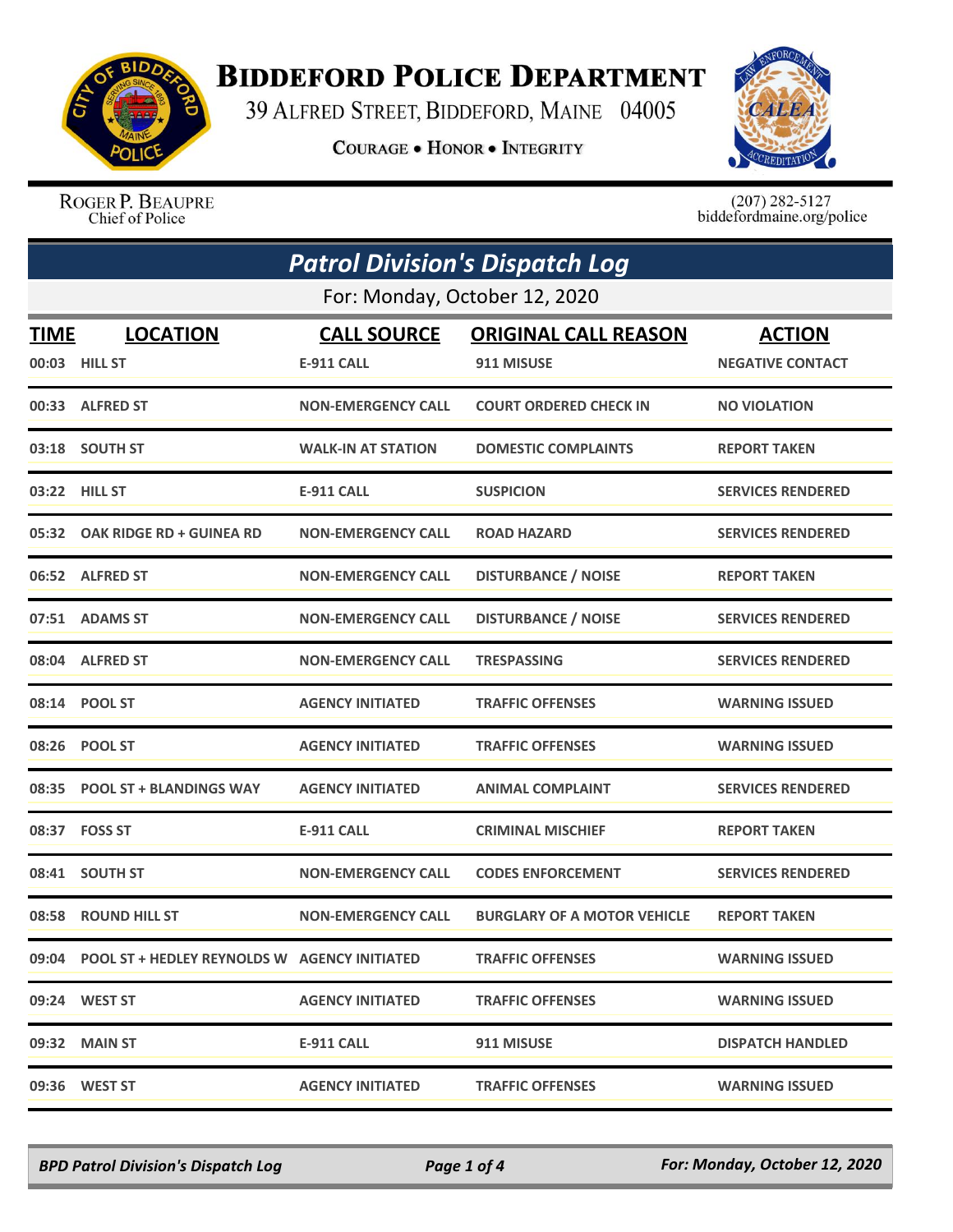| <b>TIME</b> | <b>LOCATION</b><br>09:38 ALFRED ST | <b>CALL SOURCE</b><br><b>WALK-IN AT STATION</b> | <b>ORIGINAL CALL REASON</b><br><b>COURT ORDERED CHECK IN</b> | <b>ACTION</b><br><b>SERVICES RENDERED</b> |
|-------------|------------------------------------|-------------------------------------------------|--------------------------------------------------------------|-------------------------------------------|
|             | 09:46 WEST ST                      | <b>AGENCY INITIATED</b>                         | <b>TRAFFIC OFFENSES</b>                                      | <b>VSAC ISSUED</b>                        |
| 09:56       | <b>WENTWORTH ST + SMALLS CT</b>    | <b>NON-EMERGENCY CALL</b>                       | <b>CODES ENFORCEMENT</b>                                     | <b>REFERRED OTHER AGENCY</b>              |
| 10:08       | <b>PIERSONS LN</b>                 | <b>NON-EMERGENCY CALL</b>                       | <b>SUSPICION</b>                                             | <b>SERVICES RENDERED</b>                  |
|             | 10:34 POOL ST                      | <b>AGENCY INITIATED</b>                         | <b>TRAFFIC OFFENSES</b>                                      | <b>VSAC ISSUED</b>                        |
|             | 11:20 SOUTH ST                     | <b>AGENCY INITIATED</b>                         | <b>TRAFFIC OFFENSES</b>                                      | <b>WARNING ISSUED</b>                     |
|             | 11:22 SULLIVAN ST                  | <b>WALK-IN AT STATION</b>                       | <b>THEFT</b>                                                 | <b>REPORT TAKEN</b>                       |
|             | 11:28 VILLAGE LN                   | <b>AGENCY INITIATED</b>                         | <b>TRAFFIC OFFENSES</b>                                      | <b>WARNING ISSUED</b>                     |
|             | 11:36 SOUTH ST                     | <b>AGENCY INITIATED</b>                         | <b>TRAFFIC OFFENSES</b>                                      | <b>VSAC ISSUED</b>                        |
|             | 11:49 SOUTH ST                     | <b>AGENCY INITIATED</b>                         | <b>TRAFFIC OFFENSES</b>                                      | <b>VSAC ISSUED</b>                        |
|             | 12:03 SOUTH ST                     | <b>AGENCY INITIATED</b>                         | <b>TRAFFIC OFFENSES</b>                                      | <b>VSAC ISSUED</b>                        |
|             | 12:17 ALFRED ST                    | <b>WALK-IN AT STATION</b>                       | <b>MOTOR VEHICLE THEFT</b>                                   | <b>REFERRED OTHER AGENCY</b>              |
|             | 12:23 SOUTH ST                     | <b>AGENCY INITIATED</b>                         | <b>TRAFFIC OFFENSES</b>                                      | <b>VSAC ISSUED</b>                        |
| 12:25       | <b>ALFRED ST</b>                   | <b>NON-EMERGENCY CALL</b>                       | <b>ARTICLES LOST/FOUND</b>                                   | <b>SERVICES RENDERED</b>                  |
|             | 12:31 MEDICAL CENTER DR            | <b>E-911 CALL</b>                               | 911 MISUSE                                                   | <b>DISPATCH HANDLED</b>                   |
|             | 12:33 MEDICAL CENTER DR            | <b>E-911 CALL</b>                               | 911 MISUSE                                                   | <b>DISPATCH HANDLED</b>                   |
|             | 12:38 WILLIAMS CT                  | <b>NON-EMERGENCY CALL</b>                       | <b>CHECK WELFARE</b>                                         | <b>SERVICES RENDERED</b>                  |
|             | 12:46 WESTERN AVE                  | <b>NON-EMERGENCY CALL</b>                       | <b>CHECK WELFARE</b>                                         | <b>NO ACTION REQUIRED</b>                 |
|             | 13:13 HILL ST                      | <b>NON-EMERGENCY CALL</b>                       | <b>CHECK WELFARE</b>                                         | <b>NEGATIVE CONTACT</b>                   |
|             | 13:17 ALFRED ST                    | <b>NON-EMERGENCY CALL</b>                       | <b>HARASSMENT</b>                                            | <b>FIELD INTERVIEW</b>                    |
|             | 13:34 BRADBURY ST                  | <b>NON-EMERGENCY CALL</b>                       | ATTEMPTED/THREATENED SUICIDE REPORT TAKEN                    |                                           |
|             | 13:41 EMERY ST                     | <b>NON-EMERGENCY CALL</b>                       | <b>PARKING COMPLAINT</b>                                     | <b>SERVICES RENDERED</b>                  |
|             | 13:45 JEFFERSON ST                 | <b>E-911 CALL</b>                               | <b>SUSPICION</b>                                             | <b>SERVICES RENDERED</b>                  |
|             | 13:47 HILL ST                      | E-911 CALL                                      | 911 MISUSE                                                   | <b>DISPATCH HANDLED</b>                   |
|             | 14:00 ELM ST                       | <b>NON-EMERGENCY CALL</b>                       | <b>DISTURBANCE / NOISE</b>                                   | <b>GONE ON ARRIVAL</b>                    |

*BPD Patrol Division's Dispatch Log Page 2 of 4 For: Monday, October 12, 2020*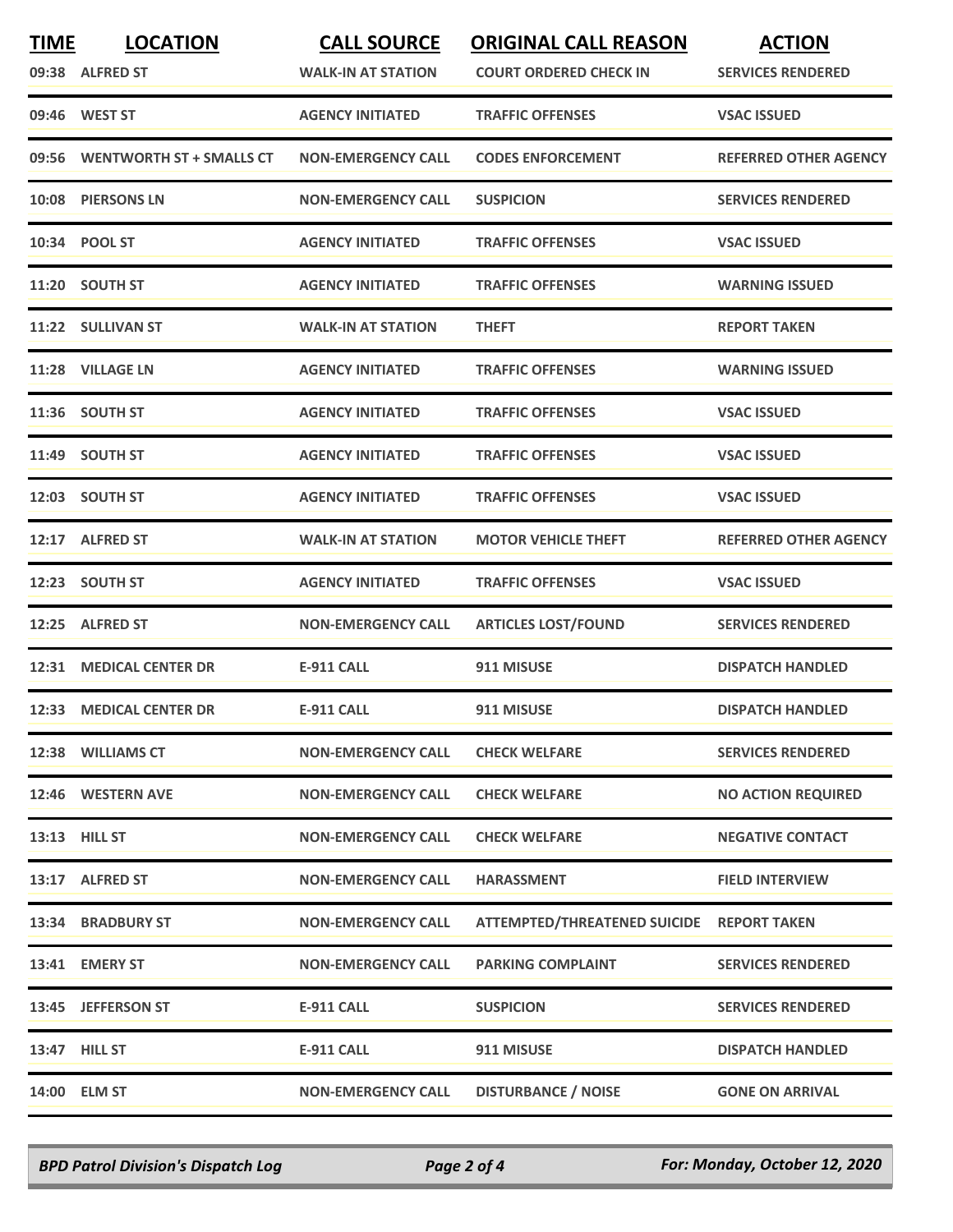| <b>TIME</b> | <b>LOCATION</b><br>14:24 PROSPECT ST                                                                                         | <b>CALL SOURCE</b><br><b>WALK-IN AT STATION</b> | <b>ORIGINAL CALL REASON</b><br><b>DOMESTIC COMPLAINTS</b> | <b>ACTION</b><br><b>REPORT TAKEN</b> |
|-------------|------------------------------------------------------------------------------------------------------------------------------|-------------------------------------------------|-----------------------------------------------------------|--------------------------------------|
|             | <b>15:01 BIDDEFORD GATEWAY CTR</b>                                                                                           | <b>E-911 CALL</b>                               | 911 MISUSE                                                | <b>DISPATCH HANDLED</b>              |
|             | 15:02 ELM ST + MASON ST                                                                                                      | <b>NON-EMERGENCY CALL</b>                       | <b>SUSPICION</b>                                          | <b>SERVICES RENDERED</b>             |
|             | 15:20 CRESCENT ST                                                                                                            | <b>NON-EMERGENCY CALL</b>                       | <b>MISSING PERSON</b>                                     | <b>SERVICES RENDERED</b>             |
|             | 15:29 ELM ST                                                                                                                 | <b>AGENCY INITIATED</b>                         | <b>TRAFFIC OFFENSES</b>                                   | <b>VSAC ISSUED</b>                   |
|             | 15:42 ELM ST                                                                                                                 | <b>AGENCY INITIATED</b>                         | <b>TRAFFIC OFFENSES</b>                                   | <b>NO VIOLATION</b>                  |
| 16:25       | <b>WELLSPRING RD</b>                                                                                                         | <b>AGENCY INITIATED</b>                         | <b>TRAFFIC OFFENSES</b>                                   | <b>WARNING ISSUED</b>                |
|             | 16:30 BACON ST                                                                                                               | <b>NON-EMERGENCY CALL</b>                       | <b>PUBLIC URINATION OR DEFECATIO</b>                      | <b>SERVICES RENDERED</b>             |
|             | 16:37 POOL ST + MEETINGHOUSE RD                                                                                              | <b>AGENCY INITIATED</b>                         | <b>TRAFFIC OFFENSES</b>                                   | <b>WARNING ISSUED</b>                |
|             | 16:40 HORRIGAN CT                                                                                                            | <b>E-911 CALL</b>                               | <b>WEAPONS</b>                                            | <b>NO VIOLATION</b>                  |
|             | 16:41 MAIN ST + HORRIGAN CT                                                                                                  | <b>E-911 CALL</b>                               | 911 MISUSE                                                | <b>NEGATIVE CONTACT</b>              |
|             | 16:49 EMERY ST                                                                                                               | <b>E-911 CALL</b>                               | <b>CHECK WELFARE</b>                                      | <b>SERVICES RENDERED</b>             |
|             | 16:59 POOL ST + HIDDEN FARM RD                                                                                               | <b>AGENCY INITIATED</b>                         | <b>TRAFFIC OFFENSES</b>                                   | <b>WARNING ISSUED</b>                |
| 17:57       | <b>ALFRED ST</b><br>OFFENDER: JESSIE TULLEY  AGE: 38  RESIDENT OF: ARUNDEL, ME<br><b>CHARGE: FAILURE TO REGISTER VEHICLE</b> | <b>AGENCY INITIATED</b>                         | <b>TRAFFIC OFFENSES</b>                                   | <b>SUMMONS ISSUED</b>                |
|             | 18:36 OAK PL                                                                                                                 | <b>NON-EMERGENCY CALL</b>                       | <b>HARASSMENT</b>                                         | <b>UNFOUNDED</b>                     |
|             | 19:06 ELM ST + AMHERST ST                                                                                                    | <b>AGENCY INITIATED</b>                         | <b>TRAFFIC OFFENSES</b>                                   | <b>WARNING ISSUED</b>                |
|             | 19:07 PEARL ST                                                                                                               | <b>E-911 CALL</b>                               | 911 MISUSE                                                | <b>NO ACTION REQUIRED</b>            |
|             | 19:08 ELM ST                                                                                                                 | <b>NON-EMERGENCY CALL</b>                       | <b>SHOPLIFTING</b>                                        | <b>NO ACTION REQUIRED</b>            |
|             | 19:53 POOL ST                                                                                                                | <b>AGENCY INITIATED</b>                         | <b>TRAFFIC OFFENSES</b>                                   | <b>WARNING ISSUED</b>                |
|             | 20:13 ALFRED ST                                                                                                              | <b>AGENCY INITIATED</b>                         | <b>ALL OTHER</b>                                          | <b>SERVICES RENDERED</b>             |
|             | 20:16 ALFRED ST                                                                                                              | <b>NON-EMERGENCY CALL</b>                       | <b>COURT ORDERED CHECK IN</b>                             | <b>DISPATCH HANDLED</b>              |
|             | 20:19 CENTER ST                                                                                                              | E-911 CALL                                      | 911 MISUSE                                                | <b>NO ACTION REQUIRED</b>            |
|             | 21:06 ELM ST + PRECOURT ST                                                                                                   | <b>AGENCY INITIATED</b>                         | <b>TRAFFIC OFFENSES</b>                                   | <b>WARNING ISSUED</b>                |
|             | 21:09 POOL ST                                                                                                                | <b>AGENCY INITIATED</b>                         | <b>TRAFFIC OFFENSES</b>                                   | <b>WARNING ISSUED</b>                |

*BPD Patrol Division's Dispatch Log Page 3 of 4 For: Monday, October 12, 2020*